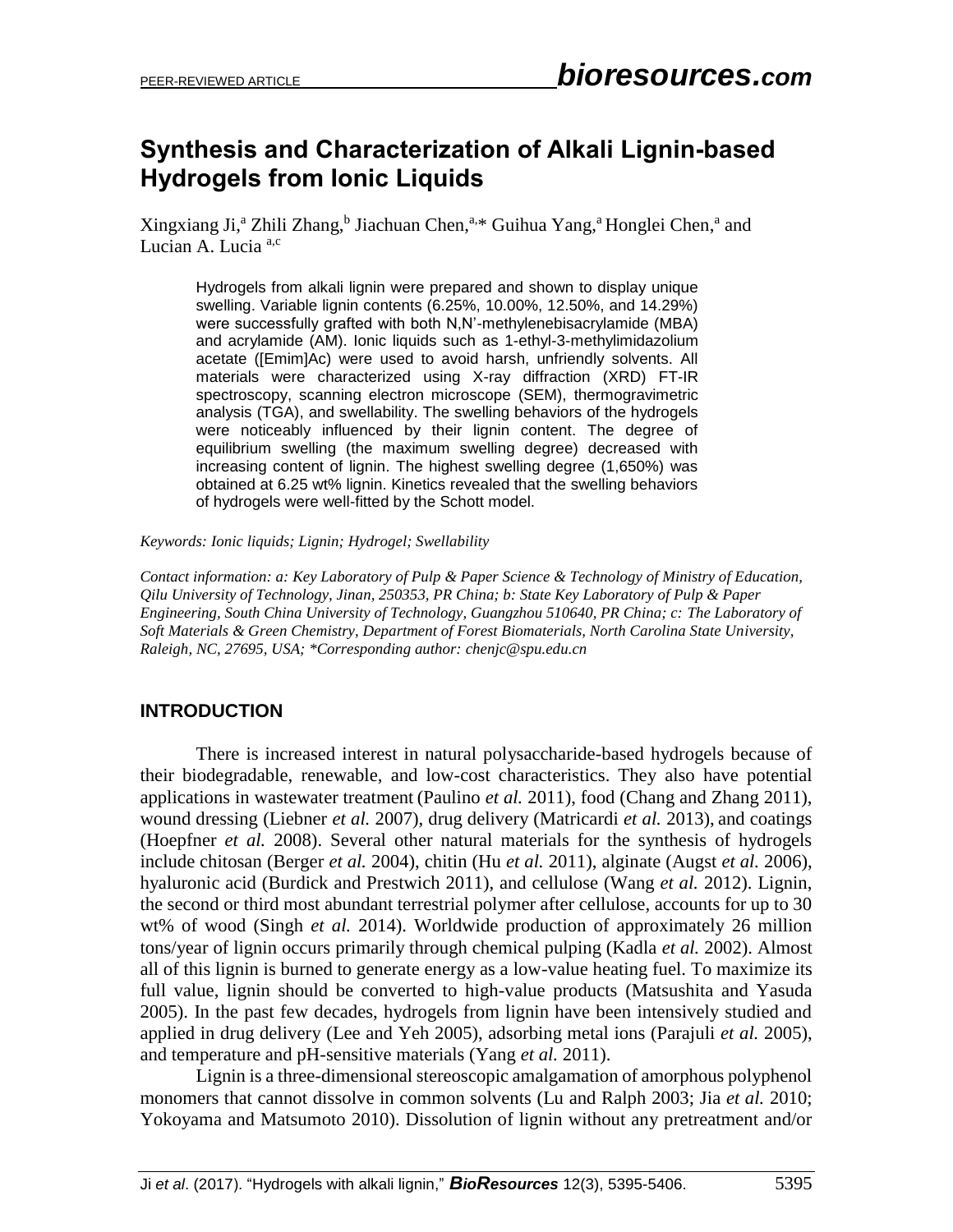derivatization is critical for its valorization. Many technologies currently used to process lignin into a hydrogel employ harsh alkaline or acidic conditions (Yamamoto *et al.* 1999; Nishida *et al.* 2003) and/or organic solvents (Wu and Argyropoulos 2003; Uraki *et al.* 2004) that are generally less than ideal and lack environmental compatibility (Wu and Argyropoulos 2003; Zhao *et al.* 2009).

Ionic liquids (ILs) are liquids at or below 100 °C comprised entirely of cations and anions and have been touted as green solvents over the last few decades because they are reusable, non-corrosive, non-combustible, and operate under mild conditions (Zhu *et al.* 2006; Fort *et al.* 2007; Pu *et al.* 2007). Recently, ILs have been used as solvents for natural polymers including cellulose and starch (Li *et al*. 2008; Sun *et al.* 2014). The anions have a sufficiently strong coordinative ability to break the three-dimensional network structures of lignin (Luo *et al.* 2008).

In the present study, 1-ethyl-3-methylimidazolium acetate ([Emim]Ac) was used to dissolve lignin, after which the chemical properties and swelling behavior of the resultant hydrogel were evaluated.

# **EXPERIMENTAL**

### **Materials**

Eucalyptus chips from a paper mill in Shandong Province, China, were pulped. Lignin was obtained from the resultant kraft pulp following literature methods and placed in a vacuum oven (50 °C, 0.1 MPa) for 24 h (Wang and Chen 2013).

[Emim]Ac, with a purity of *ca*. 99.0%, was purchased from Shanghai Chengjie Chemical Co., China and was used as received without further purification. Acrylamide (AM) and N,N'-methylenebisacrylamide (MBA) were purchased from Aladdin Industrial Corporation (China). Other reagents were of analytical grade and used without further purification.

# **Methods**

# *Preparation of lignin hydrogels*

A specific amount of lignin and 10 mL of [Emim]Ac were added to a 50-mL glass flask. The system was stirred at the specified temperature under nitrogen until it became a stable suspension. Lignin-containing hydrogels (LCHs) were prepared by simple mixture and solution polymerization using initial solutions of monomers (lignin and AM), cross linkers (MBA), and initiators  $(H_2O_2-CaCl_2)$ . Formulae for the syntheses of the LCH are listed in Table 1.

LCH<sub>1</sub>, with 6.25% lignin, was prepared as follows: 0.10 g of lignin and 0.10 g of CaCl<sub>2</sub> were dispersed in 5.0 mL of [Emim]Ac in a 50-mL glass flask at 75 °C for 15 min. Subsequently, 1.5 g of AM, 0.10 g of MBA, and 70  $\mu$ L of 30%  $\text{H}_2\text{O}_2$  were added. The system was stirred at 75 °C until it became a solution. When the color of the solution turns brown, lignin is completely dissolved (Ji *et al.* 2012). The solutions were transferred into a glass tube for hydrogel formation under a blanket of nitrogen at 75 °C for 1.5 h without stirring. After hydrogel formation, the composite hydrogels, in their cylindrical form, were taken out and placed into deionized water to remove homopolymers, unreacted monomers, and [Emim]Ac. The ionic liquid was recovered through reduced pressure distillation. The lignin content was calculated as follows,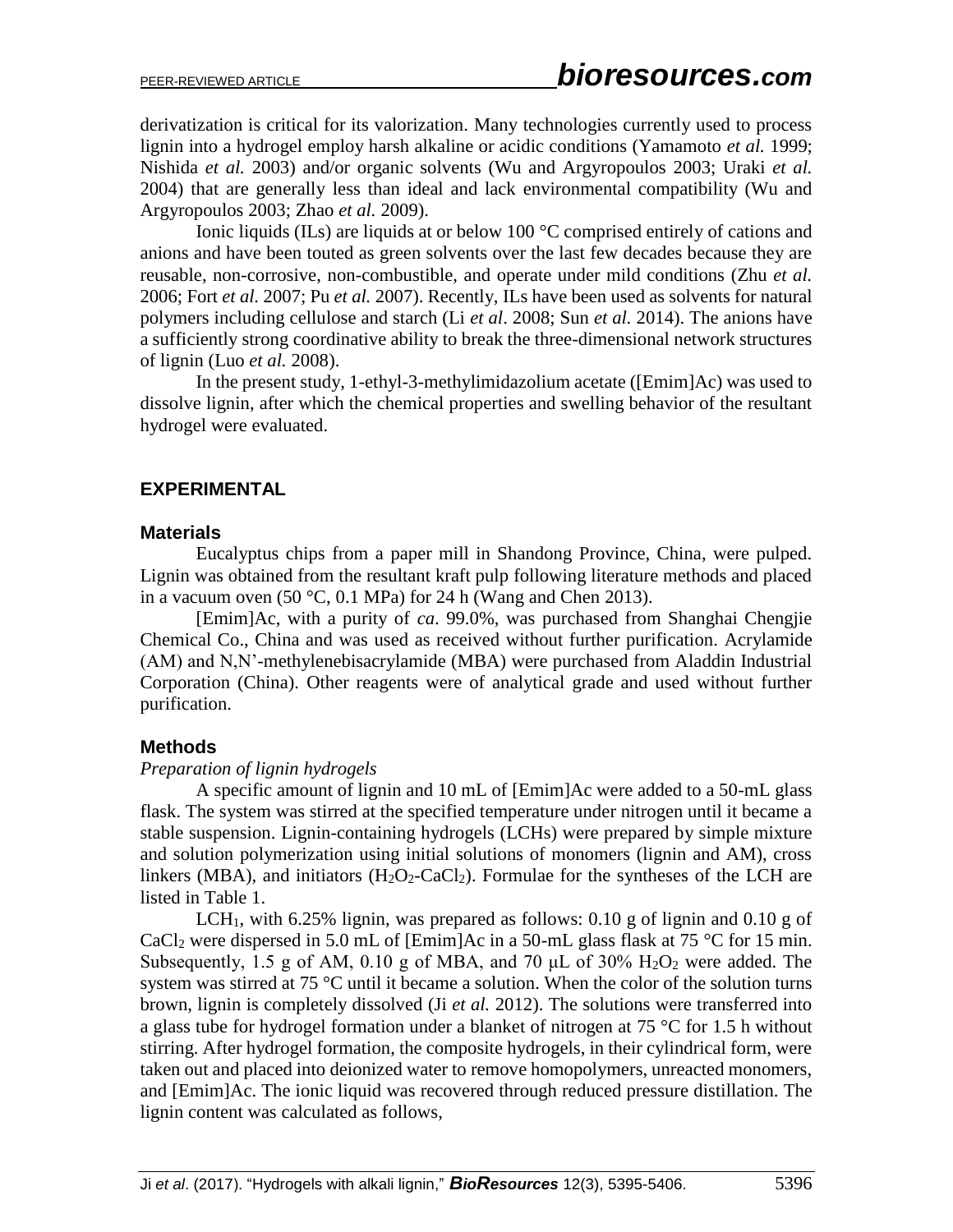$lignin (wt\%) = (m_0)/(m_0 + m_1 + m_2)$  (1)

in which *m0*, *m1*, and *m<sup>2</sup>* represent the weight of the lignin, AM, and MBA, respectively.

| Samples ID   | LCH <sub>1</sub> | LCH <sub>2</sub> | LCH <sub>3</sub> | LCH <sub>4</sub> |
|--------------|------------------|------------------|------------------|------------------|
| Lignin (wt%) | 6.25             | 10.00            | 12.50            | 14.29            |
| AM $(g)$     | 1.5              | 1.5              | 1.5              | 1.5              |
| MBA (g)      | 0.10             | 0.10             | 0.10             | 0.10             |

**Table 1.** Formulae for the Synthesis of Lignin-Containing Hydrogels

#### *Fourier transform infrared spectroscopy (FT-IR)*

Fourier transform infrared spectroscopy (FT-IR) spectra were recorded on a VERTEX 70 (Bruker, Germany) in the range 500 to 4000  $\text{cm}^{-1}$  at resolution of 0.5  $\text{cm}^{-1}$ .

#### *Scanning electron microscope (SEM)*

The morphology of the surfaces of lignin was observed by SEM (Bruker, Germany) at 10 kV. The samples were prepared in the following manner: a freeze-dried sample was spread on a circular base with double-sided tape having high conductivity and covered with a thin layer of sputtered gold by magnetron sputtering equipment (approximately 2 nm) to promote conductivity before SEM observation.

#### *X-ray diffraction (XRD)*

XRD was conducted using a D8 ADVANCE X-ray diffractometer (Bruker, Germany) under the following conditions: tube current and voltage were 20 mA and 30 kV, respectively, Cu target, and data were collected over 2θ Bragg angles from 5 to 90 degrees at a scanning speed of  $0.02^{\circ}$  s<sup>-1</sup>.

#### *TGA analysis*

The thermal stability of the samples was evaluated using thermogravimetric analysis (TGA) (TGA Q500, TA, USA). Samples of approximately 12 mg were heated in an aluminum crucible to 700 °C at a heating rate of 20 °C min<sup>-1</sup> while the apparatus was continually flushed with a nitrogen flow of 25 mL min<sup>-1</sup>.

#### *Swelling property of LCH*

The "weight method" was adopted to measure the swelling of hydrogel as follows: the dried hydrogels were immersed in distilled water for different times at 25 °C, after which they were removed from the water and their surfaces were blotted with filter paper before being weighed. The swelling ratio was calculated as follows,

$$
SR = (M_t \cdot M_0) / M_0 \tag{2}
$$

in which *SR*, *Mt*, and *M<sup>0</sup>* represent the swelling ratio, the weight of the dried hydrogel, and the initial weight of the hydrogel, respectively.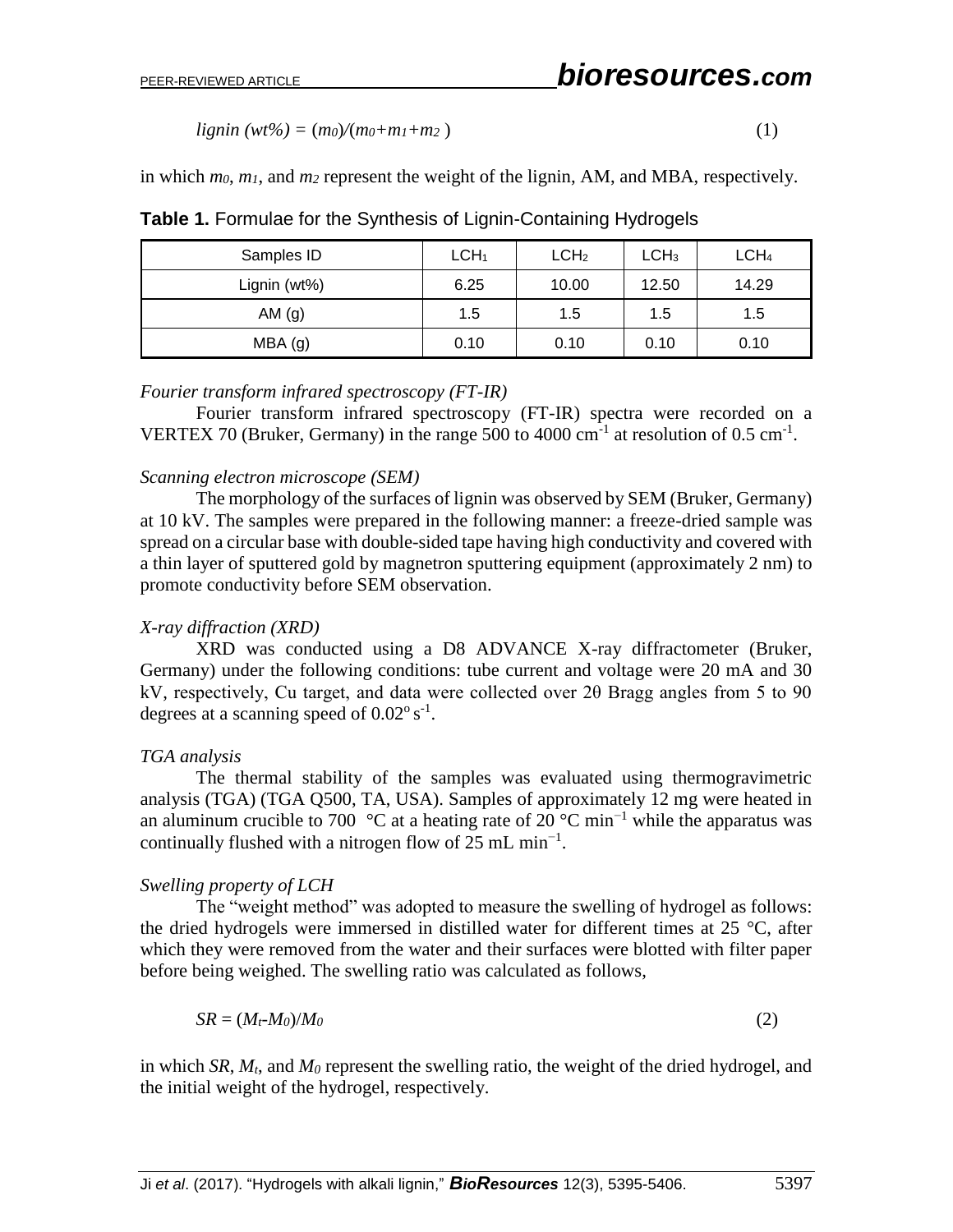# **RESULTS AND DISCUSSION**

# **FT-IR and XRD Analysis**

FT-IR spectra were used to identify changes in the functional groups (Fig. 1a). The characteristic FT-IR peaks at  $1507$  and  $1595$  cm<sup>-1</sup> are attributed to benzene skeletal vibrations and C=O stretching vibration, respectively. The peaks at 1375 and 1275 cm<sup>-1</sup> are attributed to lignin containing syringyl and guaiacyl units (Tejado *et al.* 2007; Laskar *et al.* 2013). In contrast to the original lignin, a new peak at  $3200 \text{ cm}^{-1}$  appeared in the FT-IR spectrum of the four hydrogels, which was attributed to the stretching band of the N-H bonds, confirming successful functionalization of lignin chains onto AM. The  $1660 \text{ cm}^{-1}$ band was due to the C=O stretching mode (Mai *et al.* 2000). These results support the contention that AM was copolymerized with lignin (Fig. 2).



Fig. 1. FT-IR (a) and XRD (b) spectra of lignin and LCH<sub>1-4</sub>



**Fig. 2.** Schematic diagram of the green synthesis of LCH

The aim of this work was to obtain a simple and green method to prepare lignincontaining hydrogels, thus to maximize full value of lignin. Therefor this research mainly studied the properties of LGHs, and all of the prepared hydrogel samples contained lignin. To better understand the crystalline nature of the hydrogels, XRD patterns of freeze-dried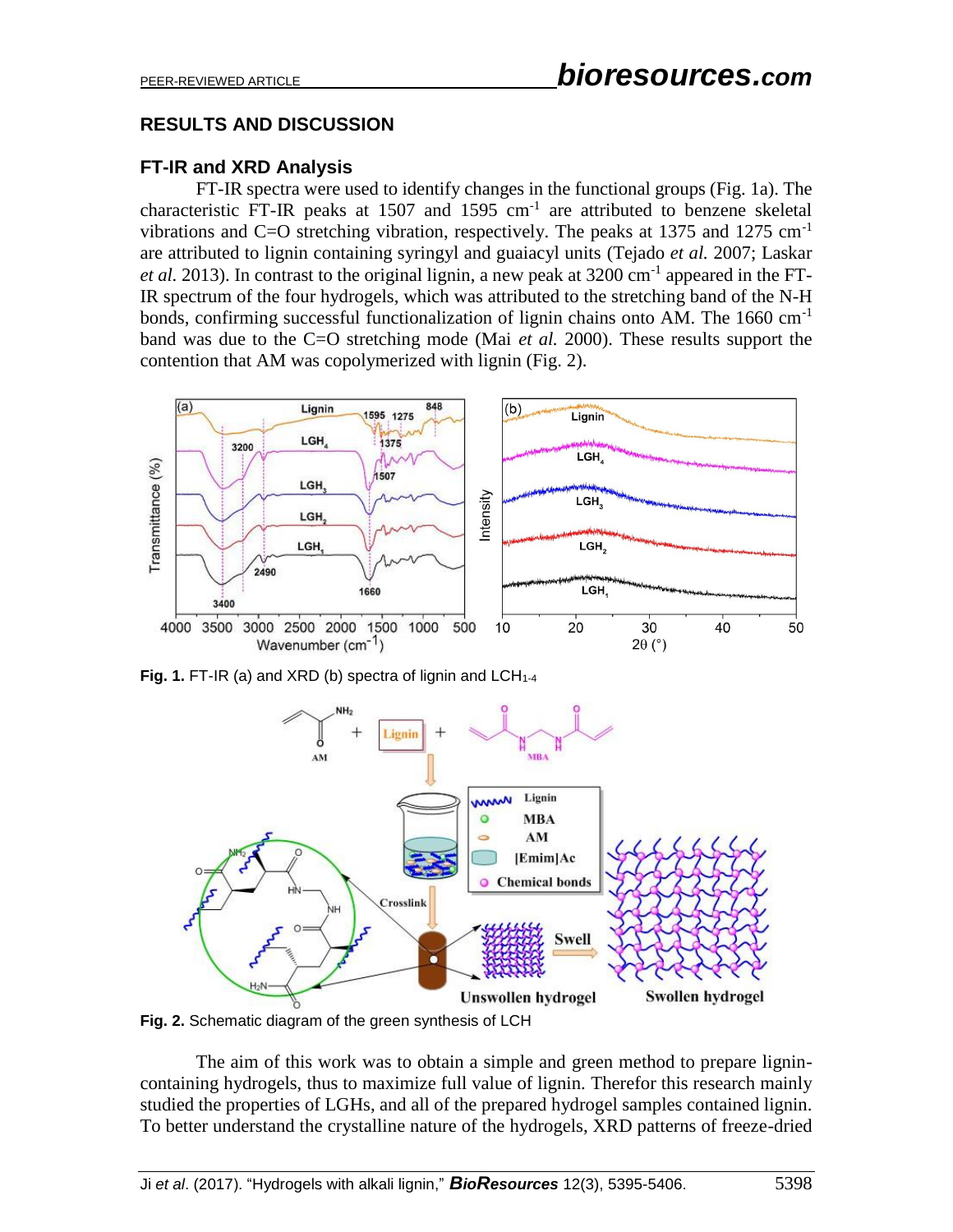LCH with varying lignin amounts were acquired (Fig. 1b). The hydrogels had a broad diffraction pattern with a peak value at approximately  $2\theta = 22^{\circ}$ , which indicates the presence of a significant amount of amorphous substances, likely lignin.

### **Thermogravimetric Analysis**

Because of the importance of thermal stability in many applications of composite materials, the thermal decomposition of the freeze-dried hydrogels was examined by thermogravimetric analysis (TGA) under nitrogen. The TGA and DTG curves of  $LCH<sub>1-4</sub>$ are shown in Fig. 3. The thermal properties of hydrogels with various amounts of lignin indicated that the lignin-containing hydrogels had the same degradation pattern. The hydrogels with different amounts of lignin had different onset temperatures (Table 2). A slight difference in degradation onset temperature of LCHs could be observed from the Table 2. The lowest onset temperature was observed for LCH<sub>1</sub> ( $\sim$ 228 °C) and the highest onset was observed for LCH<sub>4</sub> ( $\sim$ 245 °C). The incorporation of lignin into the hydrogels slightly improved the thermal stability, as evaluated from the thermal degradation temperatures at 50% weight loss (*T50%*) and the maximum decomposition temperature  $(T_{max})$  (Table 2). The thermo-oxidative degradation value at 50% for LCH<sub>1</sub> was 368.76 °C, whereas the  $T_{50\%}$  for LCH<sub>3</sub> was 383.01 °C, slightly higher than the value for LCH<sub>1</sub>. The  $T_{max}$  for LCH<sub>1</sub> was 366.76 °C, while the  $T_{max}$  values for LCH with 10.00, 12.50, and 14.29 wt% lignin were 378.50, 378.67, and 374.04 °C, respectively. Therefore, the addition of lignin was beneficial to the thermal stability of LCH.



| Table 2. Thermogravimetric analysis of LCHs |  |
|---------------------------------------------|--|
|                                             |  |

| Samples          | Onset temperature | Temperature at maximum         | Decomposition temperature $({}^{\circ}C)$ |
|------------------|-------------------|--------------------------------|-------------------------------------------|
| ID               |                   | rate of wt. loss $(^{\circ}C)$ | 50%                                       |
| LCH <sub>1</sub> | ~228              | 366.76                         | 368.76                                    |
| LCH <sub>2</sub> | ~243              | 378.50                         | 376.84                                    |
| LCH <sub>3</sub> | ~240              | 378.67                         | 383.01                                    |
| $C H_4$          | ~245              | 374.04                         | 374.37                                    |

# **SEM Analysis**

The hydrogel surface was observed by SEM after it was freeze-dried for 24 h. Figure 4 provides the SEM micrographs of LCHs with various contents of lignin. The surface of the hydrogel has many irregular pores with sizes of several micrometers to tens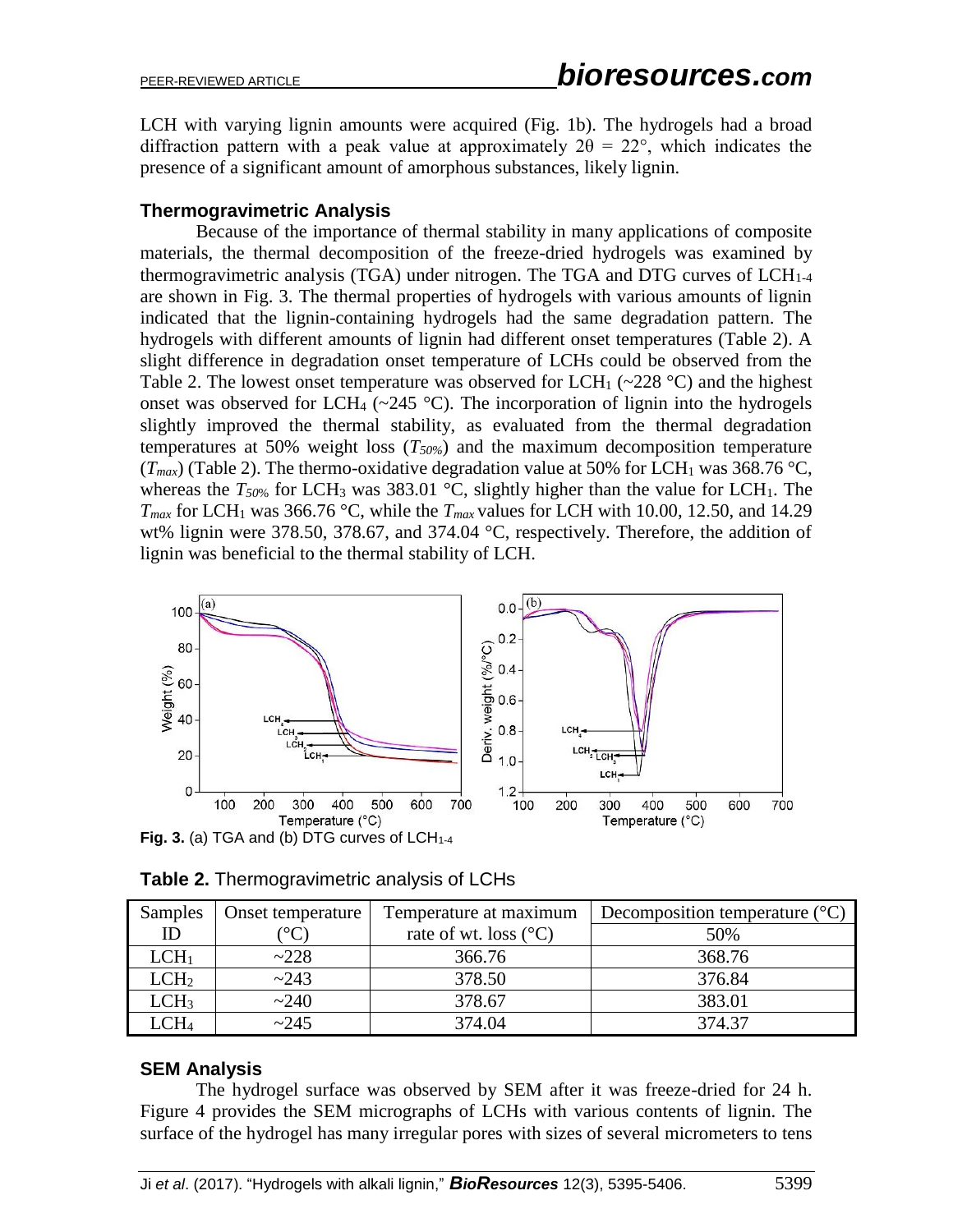of micrometers. The hydrogels with different amounts of lignin were similar in structure. Overall, the average pore size of the LCHs decreased with increasing lignin content. One possible reason is that an increase in the number of hydrogen bonds between the OH groups of the lignin and AM units changed the continuous network. Besides, the decrease of the pore size may be related to the lower degree of swelling of the hydrogels with higher lignin content.



**Fig. 4.** SEM images of LCH samples: (a) LCH<sub>1</sub>; (b) LCH<sub>2</sub>; (c) LCH<sub>3</sub>; (d) LCH<sub>4</sub>

# **Swelling Behaviors of the Hydrogels**

The swelling behavior was systematically investigated to provide new light on the structural features of the composite hydrogels. It is well-known that the swelling behaviors of hydrogels depend heavily on the cross-linked density of the gel network (Huang *et al.* 2012; Shen *et al.* 2012). In Fig. 5a, it can be seen that the swelling ratio of hydrogels first sharply increased and then remained constant with time. At 60 min, swelling equilibrium was achieved. Meanwhile, the swelling ratio of the LCHs decreased with increasing lignin content (Fig. 6). Possible reasons are as follows: (1) because lignin is hydrophobic, it can repel water; consequently, when the content increased, the hydrophobicities of the hydrogels increased; (2) as shown in the SEM images of LCH samples, an increase in lignin content can decrease the average pore diameter, thus decreasing the swelling ratio of the hydrogels.

Water diffusion of hydrogels and the rate of water diffusion are influenced by many factors, such as stress relaxation (Franson and Peppas 1983), cross-link concentration (Robert *et al.* 1985), and ionic groups (Suarez *et al.* 2009). To investigate the diffusion of the hydrogels, the initial swelling data were fitted by an exponential heuristic equation for W/We ≤ 0.5 (Zhang *et al.* 2014),

$$
W/W_e = Kt^n \tag{3}
$$

which may be reorganized to obtain a linear form:

$$
lg(W/W_e) = nlgt + lgK
$$
\n(4)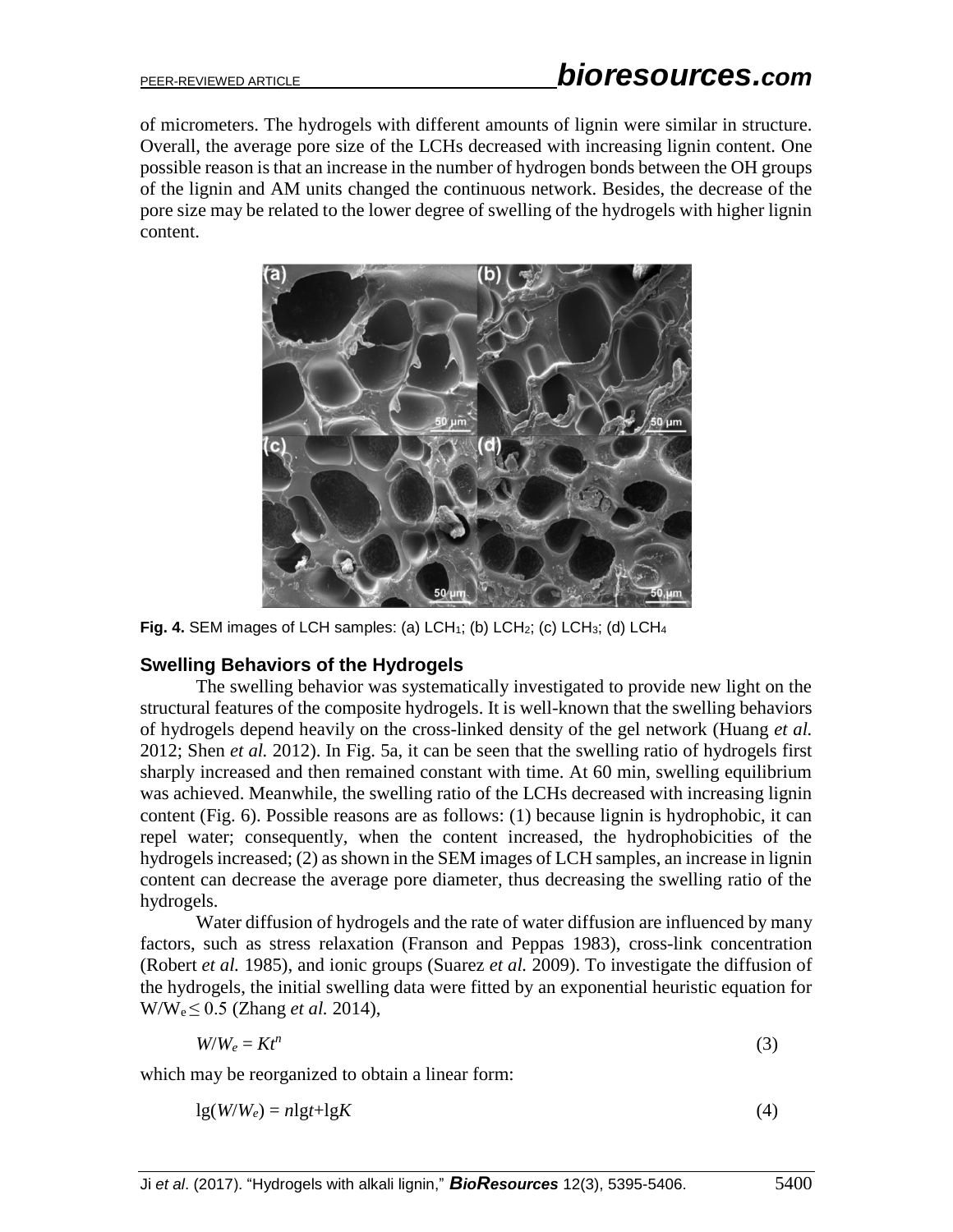In Eqs. 3 and 4,  $W/W_e$  is the fractional water uptake by the hydrogel, *t* is the diffusion time,  $k$  is a constant characteristic of the system, and  $n$  is an exponent characteristic of the mode of transport of the penetrant.



**Fig. 5.** Swelling behaviors of LCH<sub>1-4</sub>. (a) Swelling rates of hydrogels in deionized water at 25 °C; (b) plots of log(W/We) against log t for the hydrogels; (c) fitting results for the Fickian model; (d) fitting results for the Schott model



Fig. 6. The photographs of LCH<sub>1-4</sub>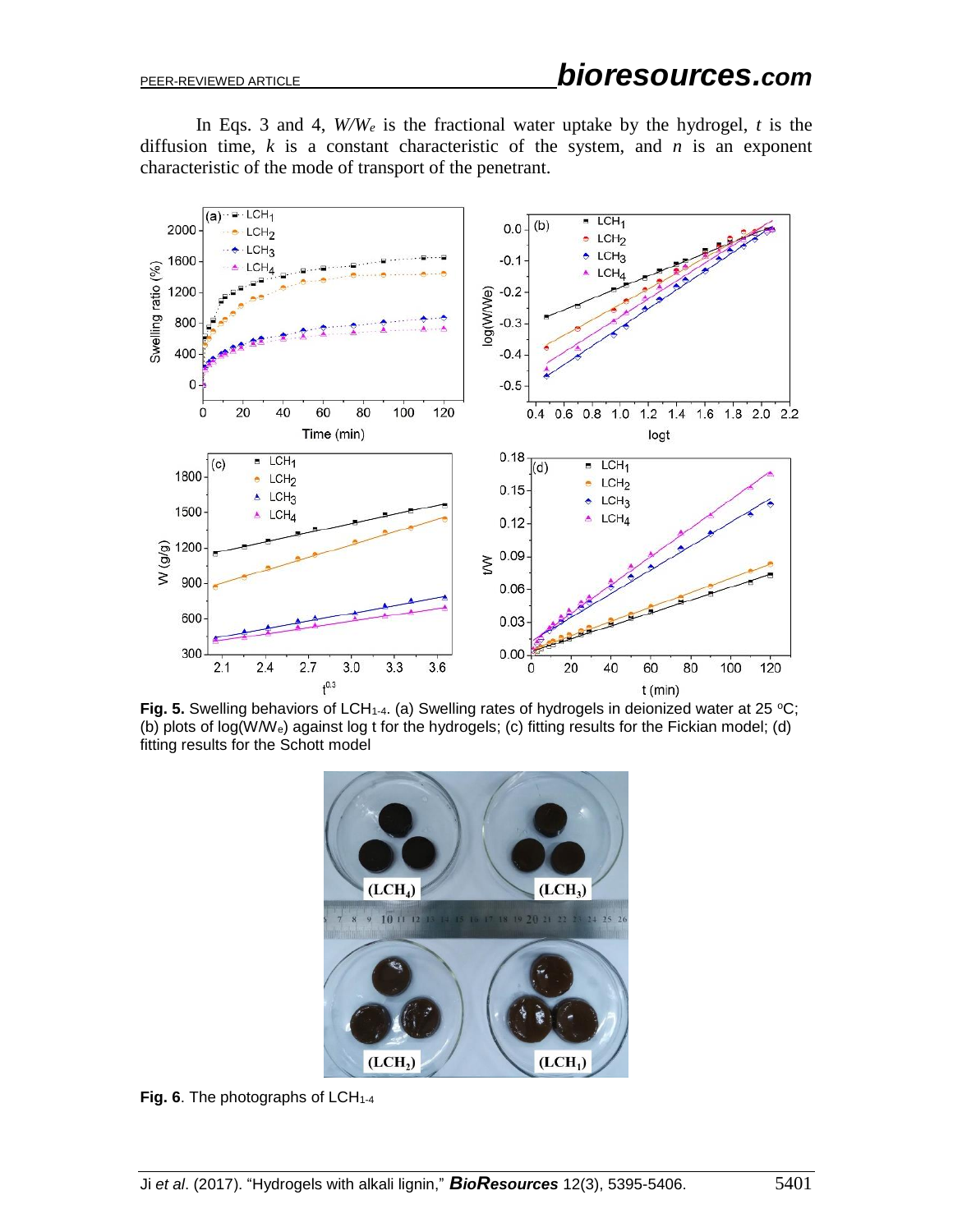According to the exponential heuristic equation, one plot is made with  $\lg(W/W_e)$  as the ordinate and lg*t* as the abscissa, as shown in Fig. 5. The values of *n* and *K* can be calculated from the slope and intercepts of the lines (Table 3). In Table 3, the value of *n* for LCHs is approximately 0.3, which indicates that the diffusion rate for water penetrating into the composite hydrogels is low and is diffusion-controlled (Fickian diffusion).

The swelling kinetics were studied using Fickian and Schott models, respectively (Schott 1992). A pre-condition for the application of Fickian law is that the diffusion coefficient does not remain constant. Therefore, the swelling kinetics of the hydrogels as determined by the Fickian model are in the time range of 5 and 65 min, as shown in Fig. 5. The corresponding parameters are listed in Table 3. It is obvious that a linear relationship between *W* and  $t^{0.3}$  is obtained, and the correlation coefficient  $r^2$  values approached or exceeded 0.99, which indicates that the initial swelling process displays Fickian behavior.

The Schott model, which was used to investigate the process of swelling, has a linear form that can be expressed as follows:

$$
\frac{t}{W} = \frac{1}{K{W_e}^2} + \frac{t}{W_e}
$$
\n<sup>(5)</sup>

in which *W* is the swelling ratio of the hydrogel at a given time *t*, *W<sup>e</sup>* is the swelling ratio of the hydrogel at equilibrium, and *K* is the rate constant. The values of *W<sup>e</sup>* and *K* are evaluated by the slope and intercept of the plot. Figure 5a shows the swelling kinetics of the hydrogels as evaluated by the Schott model, whose correlation coefficients are listed in Table 3. The  $r^2$  values for all the hydrogels were approximately 0.99, so the experimental data were well-fitted by the Schott model. The value of the experimental swelling capacity of water (*We,exp*) is very near the value from the Schott model (*We,exp*).

| Samples<br>ID    | Fickian model |        | Schott model   |          |                                        |                                   |                |
|------------------|---------------|--------|----------------|----------|----------------------------------------|-----------------------------------|----------------|
|                  | n             | ĸ      | r <sup>2</sup> | Κ        | $W_{\rm e, cal}$<br>$(g \cdot g^{-1})$ | $W_{e,exp}$<br>$(g \cdot g^{-1})$ | r <sup>2</sup> |
| LCH <sub>1</sub> | 0.2805        | 0.4326 | 0.9961         | 1.017e-4 | 1703.34                                | 1650.66                           | 0.9976         |
| LCH <sub>2</sub> | 0.2477        | 0.3268 | 0.9877         | 8.971e-5 | 1528.68                                | 1443.98                           | 0.9969         |
| LCH <sub>3</sub> | 0.2994        | 0.2450 | 0.9965         | 1.090e-3 | 917.43                                 | 872.35                            | 0.9887         |
| LCH <sub>4</sub> | 0.2852        | 0.2740 | 0.9832         | 1.375e-4 | 769.23                                 | 722.31                            | 0.9952         |

**Table 3.** Thermal Fickian Model and Schott Model Correlation Coefficients

# **CONCLUSIONS**

- 1. Lignin-containing hydrogels were successfully synthesized and characterized using [Emim]Ac as the solvent.
- 2. The swelling behaviors of LCHs were noticeably influenced by the content of lignin, in which the highest swelling degree (1,650%) was obtained with 6.25 wt% lignin.
- 3. The kinetics study revealed that the swelling behaviors of LCHs were well-fitted by the Schott model.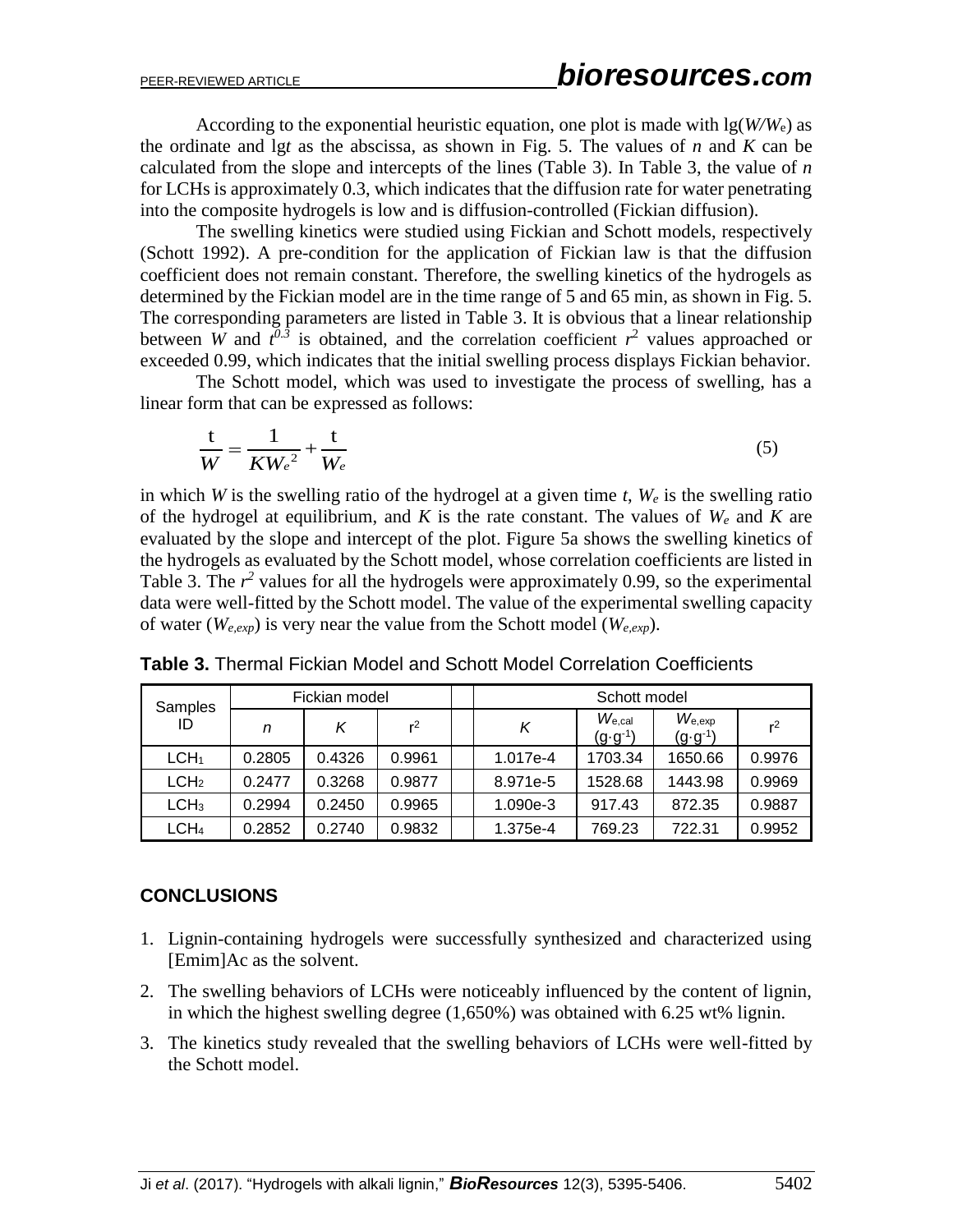# **ACKNOWLEDGMENTS**

The authors are grateful for the financial support afforded by the National Science Foundition of China (Grant No. 31670590, 31670595, 31370580, 31400511, and 31400517) and the Taishan Scholars Project special funds.

# **REFERENCES CITED**

- Augst, A. D., Kong, H. J., and Mooney, D. J. (2006). "Alginate hydrogels as biomaterials," *Macromolecular Bioscience* 6(8), 623-633. DOI: 10.1002/mabi.200600069
- Berger, J., Reist, M., Mayer, J. M., Felt, O., Peppas, N. A., and Gurny, R. (2004). "Structure and interactions in covalently and ionically crosslinked chitosan hydrogels for biomedical applications," *European Journal of Pharmaceutics and Biopharmaceutics* 57(1), 19-34. DOI: 10.1016/S0939-6411(03)00161-9
- Burdick, J. A., and Prestwich, G. D. (2011). "Hyaluronic acid hydrogels for biomedical applications," *Advanced Healthcare Materials* 23(12), H41-H56. DOI: 10.1002/adma.201003963
- Chang, C., and Zhang, L. (2011). "Cellulose-based hydrogels: Present status and application prospects," *Carbohydrate Polymers* 84(1), 40-53. DOI: 10.1016/j.carbpol.2010.12.023
- Fort, D. A., Remsing, R. C., Swatloski, R. P., Moyna, P., Moyna, G., and Rogers, R. D. (2007). "Can ionic liquids dissolve wood? Processing and analysis of lignocellulosic materials with 1-n-butyl-3-methylimidazolium chloride," *Green Chemistry* 9(1), 63- 69. DOI: 10.1039/B607614A
- Franson, N. M., and Peppas, N. A. (1983). "Influence of copolymer composition on non - fickian water transport through glassy copolymers," *Journal of Applied Polymer Science* 28(4), 1299-1310. DOI: 10.1002/app.1983.070280404
- Hoepfner, S., Ratke, L., and Milow, B. (2008). "Synthesis and characterisation of nanofibrillar cellulose aerogels," *Cellulose* 15(1), 121-129. DOI: 10.1007/s10570- 007-9146-8
- Hu, X., Tang, Y., Wang, Q., Li, Y., Yang, J., Du, Y., and Kennedy, J. F. (2011). "Rheological behaviour of chitin in NaOH/urea aqueous solution," *Carbohydrate Polymers* 83(3), 1128-1133. DOI: 10.1016/j.carbpol.2010.09.014
- Huang, Y., Zeng, M., Ren, J., Wang, J., Fan, L., and Xu, Q. (2012). "Preparation and swelling properties of graphene oxide/poly (acrylic acid-co-acrylamide) superabsorbent hydrogel nanocomposites," *Colloids and Surfaces A: Physicochemical and Engineering Aspects* 401, 97-106. DOI: 10.1016/j.colsurfa.2012.03.031
- Jia, S., Cox, B. J., Guo, X., Zhang, Z. C., and Ekerdt, J. G. (2010). "Decomposition of a phenolic lignin model compound over organic N-bases in an ionic liquid," *Holzforschung* 64(5), 577-580. DOI: 10.1515/hf.2010.075
- Ji, W. Y., Ding, Z. D., Liu, J. H., Song, Q. X., Xia, X. L., Gao, H. Y., .Wang, H., J., and Gu, W., X. (2012). "Mechanism of lignin dissolution and regeneration in ionic liquid," *Energy & Fuels* 26(10), 6393-6403.DOI: 10.1021/ef301231a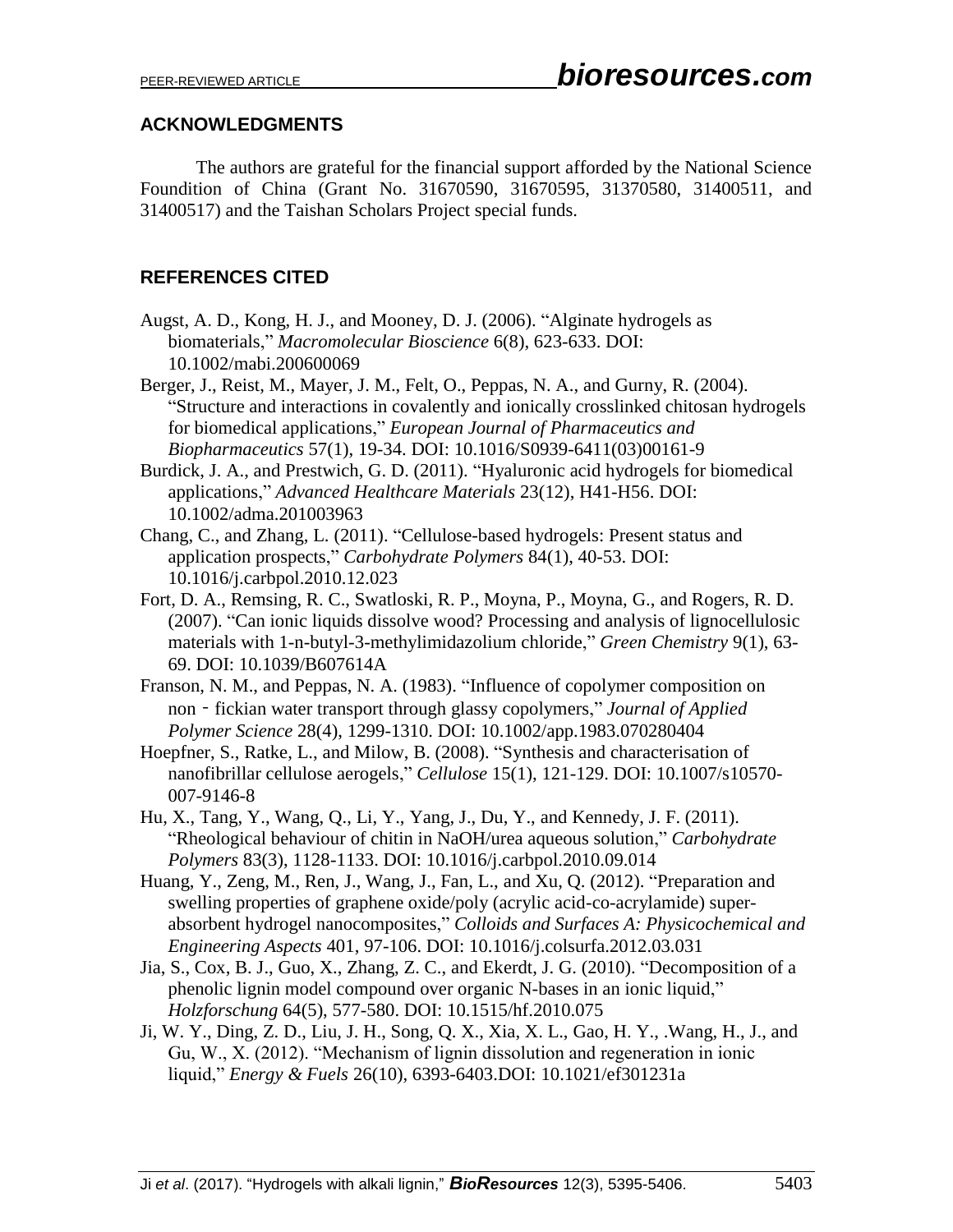- Kadla, J. F., Kubo, S., Venditti, R. A., Gilbert, R. D., Compere, A. L., and Griffith, W. (2002). "Lignin-based carbon fibers for composite fiber applications," *Carbon* 40(15), 2913-2920. DOI: 10.1016/S0008-6223(02)00248-8
- Laskar, D. D., Zeng, J., Yan, L., Chen, S., and Yang, B. (2013). "Characterization of lignin derived from water-only flowthrough pretreatment of miscanthus," *Industrial Crops and Products* 50, 391-399. DOI: 10.1016/j.indcrop.2013.08.002
- Lee, W. F., and Yeh, Y. C. (2005). "Studies on preparation and properties of NIPAAm/hydrophobic monomer copolymeric hydrogels," *European Polymer Journal* 41(10), 2488-2495. DOI: 10.1016/j.eurpolymj.2005.04.038
- Li, C., Wang, Q., and Zhao, Z. K. (2008). "Acid in ionic liquid: An efficient system for hydrolysis of lignocellulose," *Green Chemistry* 10(2), 177-182. DOI: 10.1039/B711512A
- Liebner, F., Potthast, A., Rosenau, T., Haimer, E., and Wendland, M. (2007). "Ultralightweight cellulose aerogels from NBnMO-stabilized Lyocell dopes," *Research Letters in Materials Science* 2007, 73724. DOI: 10.1155/2007/73724
- Lu, F., and Ralph, J. (2003). "Non-degradative dissolution and acetylation of ball milled plant cell walls: High-resolution solution-state NMR," *The Plant Journal* 35(4), 535-544. DOI: 10.1046/j.1365-313X.2003.01817.x
- Luo, H., Baker, G. A., and Dai, S. (2008). "Isothermogravimetric determination of the enthalpies of vaporization of 1-alkyl-3-methylimidazolium ionic liquids," *The Journal of Physical Chemistry B* 112(33), 10077-10081. DOI: 10.1021/jp805340f
- Mai, C., Milstein, O., and Hüttermann, A. (2000). "Chemoenzymatical grafting of acrylamide onto lignin," *Journal of Biotechnology* 79(2), 173-183. DOI: 10.1016/S0168-1656(00)00230-3
- Matricardi, P., Di Meo, C., Coviello, T., Hennink, W. E., and Alhaique, F. (2013). "Interpenetrating polymer networks polysaccharide hydrogels for drug delivery and tissue engineering," *Advanced Drug Delivery Reviews* 65(9), 1172-1187. DOI: 10.1016/j.addr.2013.04.002
- Matsushita, Y., and Yasuda, S. (2005). "Preparation and evaluation of lignosulfonates as a dispersant for gypsum paste from acid hydrolysis lignin," *Bioresource Technology* 96(4), 465-470. DOI: 10.1016/j.biortech.2004.05.023
- Nishida, M., Uraki, Y., and Sano, Y. (2003). "Lignin gel with unique swelling property," *Bioresource Technology* 88(1), 81-83. DOI: 10.1016/S0960- 8524(02)00264-X
- Parajuli, D., Inoue, K., Ohto, K., Oshima, T., Murota, A., Funaoka, M., and Makino, K. (2005). "Adsorption of heavy metals on crosslinked lignocatechol: A modified lignin gel," *Reactive and Functional Polymers* 62(2), 129-139. DOI: 10.1016/j.reactfunctpolym.2004.11.003
- Paulino, A. T., Belfiore, L. A., Kubota, L. T., Muniz, E. C., and Tambourgi, E. B. (2011). "Efficiency of hydrogels based on natural polysaccharides in the removal of  $Cd^{2+}$  ions from aqueous solutions," *Chemical Engineering Journal* 168(1), 68-76. DOI: 10.1016/j.cej.2010.12.037
- Pu, Y., Jiang, N., and Ragauskas, A. J. (2007). "Ionic liquid as a green solvent for lignin," *Journal of Wood Chemistry and Technology* 27(1), 23-33. DOI: 10.1080/02773810701282330
- Robert, C. C., Buri, P. A., and Peppas, N. A. (1985). "Effect of degree of crosslinking on water transport in polymer microparticles," *Journal of Applied Polymer Science* 30(1), 301-306. DOI: 10.1002/app.1985.070300125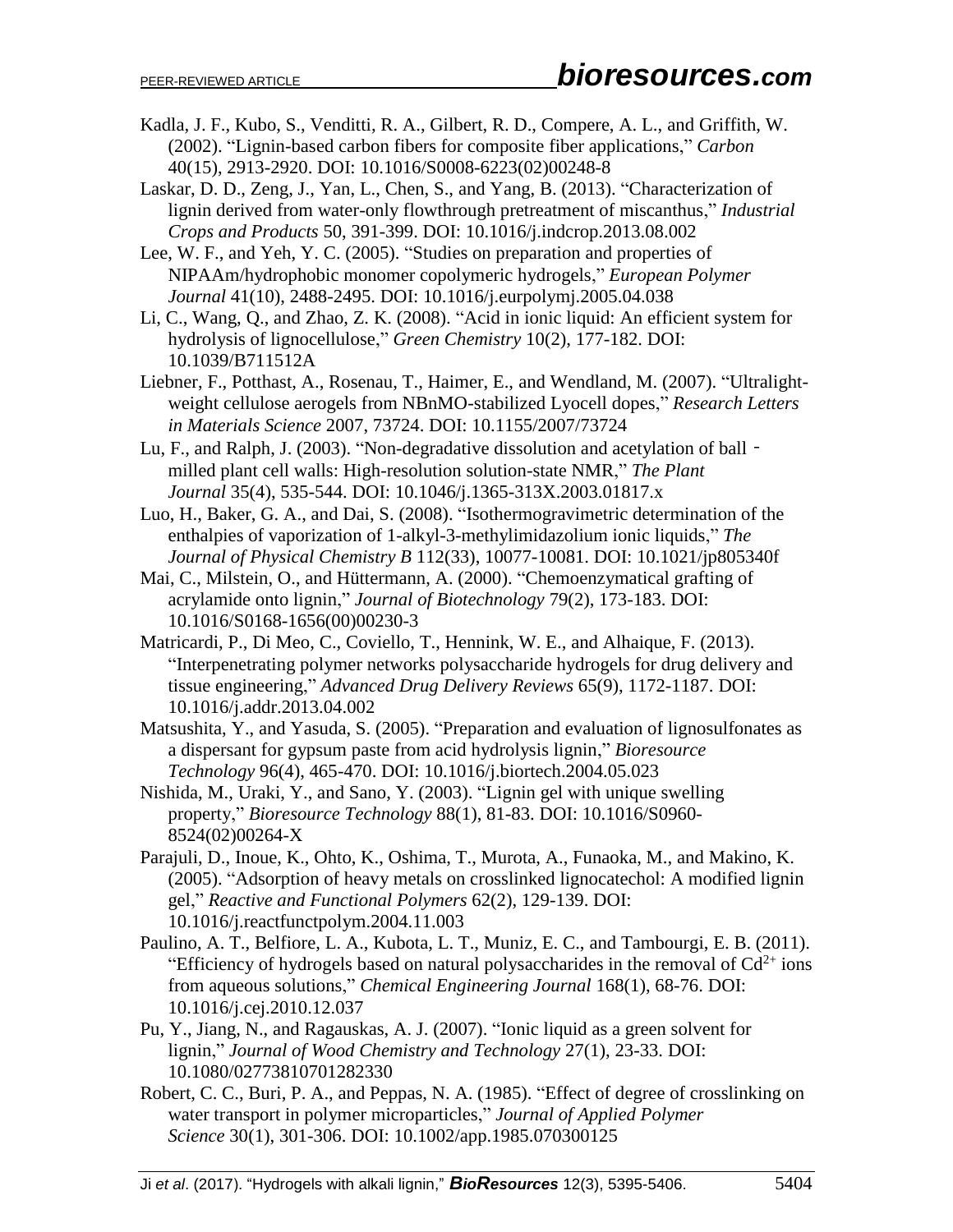- Schott, H. (1992). "Swelling kinetics of polymers," *Journal of Macromolecular Science, Part B: Physics* 31(1), 1-9.
- Shen, J., Yan, B., Li, T., Long, Y., Li, N., and Ye, M. (2012). "Mechanical, thermal and swelling properties of poly (acrylic acid)–graphene oxide composite hydrogels," *Soft Matter* 8(6), 1831-1836. DOI: 10.1039/C1SM06970E
- Singh, R., Prakash, A., Dhiman, S. K., Balagurumurthy, B., Arora, A. K., Puri, S. K., and Bhaskar, T. (2014). "Hydrothermal conversion of lignin to substituted phenols and aromatic ethers," *Bioresource Technology* 165, 319-322. DOI: 10.1016/j.biortech.2014.02.076
- Suarez, I. J., Sierra-Martin, B., and Fernandez-Barbero, A. (2009). "Swelling of ionic and non-ionic minigels," *Colloids and Surfaces A: Physicochemical and Engineering Aspects* 343(1), 30-33. DOI: 10.1016/j.colsurfa.2009.01.025
- Sun, Y. C., Xu, J. K., Xu, F., Sun, R. C., and Jones, G. L. (2014). "Dissolution, regeneration and characterisation of formic acid and Alcell lignin in ionic liquidbased systems," *RSC Advances* 4(6), 2743-2755. DOI: 10.1039/C3RA46278A
- Tejado, A., Pena, C., Labidi, J., Echeverria, J. M., and Mondragon, I. (2007). "Physicochemical characterization of lignins from different sources for use in phenolformaldehyde resin synthesis," *Bioresource Technology* 98(8), 1655-1663. DOI: 10.1016/j.biortech.2006.05.042
- Uraki, Y., Imura, T., Kishimoto, T., and Ubukata, M. (2004). "Body temperatureresponsive gels derived from hydroxypropylcellulose bearing lignin," *Carbohydrate Polymers* 58(2), 123-130. DOI: 10.1016/j.carbpol.2004.05.019
- Wang, G., and Chen, H. (2013). "Fractionation of alkali-extracted lignin from steamexploded stalk by gradient acid precipitation," *Separation and Purification Technology* 105, 98-105. DOI: 10.1016/j.seppur.2012.12.009
- Wang, Z., Liu, S., Matsumoto, Y., and Kuga, S. (2012). "Cellulose gel and aerogel from LiCl/DMSO solution," *Cellulose* 19(2), 393-399. DOI: 10.1007/s10570-012-9651-2
- Wu, S., and Argyropoulos, D. S. (2003). "An improved method for isolating lignin in high yield and purity," *Journal of Pulp and Paper Science* 29(7), 235-240.
- Yamamoto, H., Amaike, M., Saitoh, H., and Sano, Y. (1999). "Gel formation of lignin and biodegradation of the lignin gels by microorganisms," *Materials Science and Engineering: C* 7(2), 143-147. DOI: 10.1016/S0928-4931(99)00134-4
- Yang, J. Y., Zhou, X. S., and Fang, J. (2011). "Synthesis and characterization of temperature sensitive hemicellulose-based hydrogels," *Carbohydrate Polymers* 86(3), 1113-1117. DOI: 10.1016/j.carbpol.2011.05.043
- Yokoyama, T., and Matsumoto, Y. (2010). "Revisiting the mechanism of β-O-4 bond cleavage during acidolysis of lignin. Part 2: detailed reaction mechanism of a nonphenolic C6-C2 type model compound," *Journal of Wood Chemistry and Technology* 30(3), 269-282. DOI: 10.1080/02773811003675288.
- Zhang, H., Zhai, D., and He, Y. (2014). "Graphene oxide/polyacrylamide/carboxymethyl cellulose sodium nanocomposite hydrogel with enhanced mechanical strength: Preparation, characterization and the swelling behavior," *RSC Advances* 4(84), 44600-44609. DOI: 10.1039/C4RA07576E
- Zhao, H., Jones, C. L., Baker, G. A., Xia, S., Olubajo, O., and Person, V. N. (2009). "Regenerating cellulose from ionic liquids for an accelerated enzymatic hydrolysis," *Journal of Biotechnology* 139(1), 47-54. DOI: 10.1016/j.jbiotec.2008.08.009